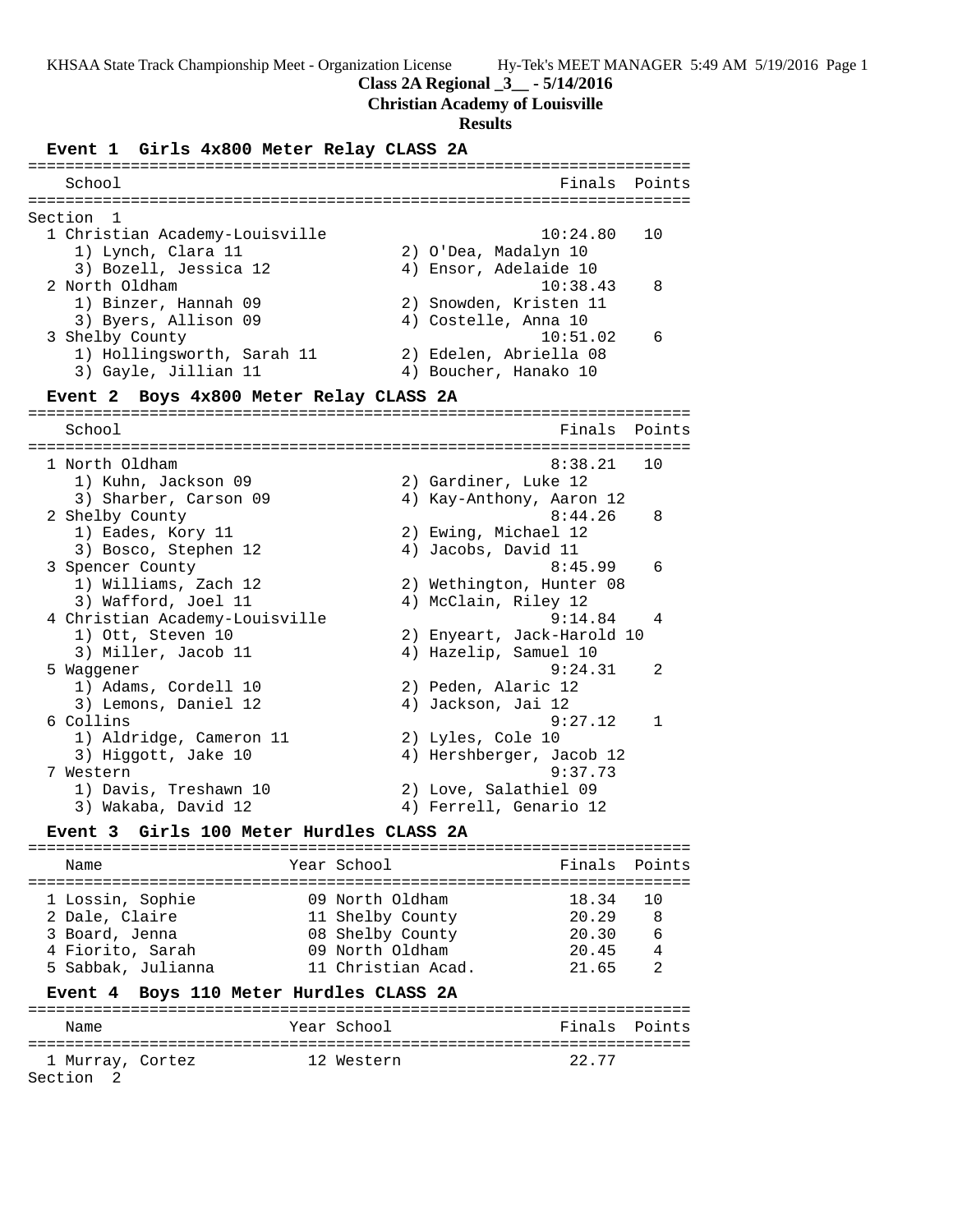**Class 2A Regional \_3\_\_ - 5/14/2016**

**Christian Academy of Louisville**

**Results**

| Event 4 Boys 110 Meter Hurdles CLASS 2A |                    |                |              |
|-----------------------------------------|--------------------|----------------|--------------|
| 1 McNeill, Daniel                       | 12 Waggener        | 15.81          | 10           |
| 2 Finley, Connor                        | 12 Henry County    | 16.33          | 8            |
| 3 Bommarito, Austin                     | 11 Moore           | 18.35          | 6            |
| 4 Jackson, Jai                          | 12 Waggener        | 19.28          | 4            |
| 5 Bradley, James                        | 11 Shelby County   | 19.45          | 2            |
| 6 Gayle, Paul                           | 09 Shelby County   | 20.09          | $\mathbf{1}$ |
| 7 Fahmi, Omar                           | 12 North Oldham    | 20.22          |              |
| 8 McKenna, Porter                       | 09 Spencer County  | 20.61          |              |
| Event 5 Girls 100 Meter Dash CLASS 2A   |                    |                |              |
|                                         |                    |                |              |
| Name                                    | Year School        | Finals         | Points       |
| 1 McCormick, Laria                      | 10 Fairdale        | 13.49          |              |
| 2 Ansman, Claire                        | 11 North Oldham    | 13.61          |              |
| 3 Jackman, Markieya                     | 10 Doss            | 14.08          |              |
| 4 Brown, Kapri                          | 09 Doss            | 14.09          |              |
| 5 Boyd, Akaijriya                       | 08 Collins         | 14.31          |              |
| 6 Wright, Audrey                        | 09 Christian Acad. | 14.72          |              |
| 7 Sarin, Adeline                        | 09 Christian Acad. | 15.18          |              |
| 8 Seppenfield, Morgan                   | 12 Shelby County   | 15.25          |              |
| Section 3                               |                    |                |              |
| 1 McKay, Aerial                         | 12 Moore           | 12.57          | 10           |
| 2 Flack, Caylan                         | 10 Fairdale        | 12.63          | 8            |
| 3 Anderson, Destoni                     | 12 Western         | 12.82          | 6            |
| 4 Didier, Paige                         | 12 North Oldham    | 13.05          | 4            |
| 5 McNeely, Jahlia                       | 11 Moore           | 13.14          | 2            |
| 6 Holmes, Arion                         | 10 Valley          | 13.36          | $\mathbf{1}$ |
| 7 Fallen, Rikayla                       | 07 Shelby County   | 13.88          |              |
| 8 Haymon, JaNaya                        | 10 Western         | 14.08          |              |
| Event 6 Boys 100 Meter Dash CLASS 2A    |                    |                |              |
| Name                                    | Year School        | Finals         | Points       |
|                                         |                    |                |              |
| Section<br>$\mathbf{1}$                 |                    |                |              |
| 1 Williams, Ben                         | 09 Spencer County  | 12.40          |              |
| 2 Russell, Hayden                       | 11 North Oldham    | 13.03          |              |
| Section<br>2                            |                    |                |              |
| 1 O'Donoghue, Clayton 11 Shelby County  |                    | 11.77          |              |
| 2 Potts, Jesse                          | 11 Henry County    | 11.85          |              |
| 3 Trotter, Jaylain                      | 12 Fairdale        | 11.88          |              |
| 4 Brown, Jordan                         | 10 Valley          | 11.95          |              |
| 5 Sims, Joe                             | 11 DeSales         | 12.07          |              |
| 6 Paynter, Cameron                      | 11 Henry County    | 12.30          |              |
| 7 Owens, Arvontai                       | 11 Doss            | 12.76          |              |
| 8 Mieczkowski, Kyle                     | 10 North Oldham    | 13.29          |              |
| Section 3                               |                    |                |              |
| 1 Brents, Jairus                        | 10 Waggener        | 11.07          | 10           |
| 2 Smith, Kadin                          | 10 Spencer County  | 11.33          | 8            |
| 3 Richardson, Khamraun                  | 09 Valley          | 11.40          | 6            |
| 4 Moore, Isaiah                         | 11 Doss            | 11.44          | 4            |
| 5 McDonald, Walker                      | 11 Shelby County   | 11.60          | 2            |
| 6 Winston, Freddie<br>7 Moses, Corion   | 12 Western         | 11.76<br>11.77 | 1            |
|                                         | 11 Waggener        |                |              |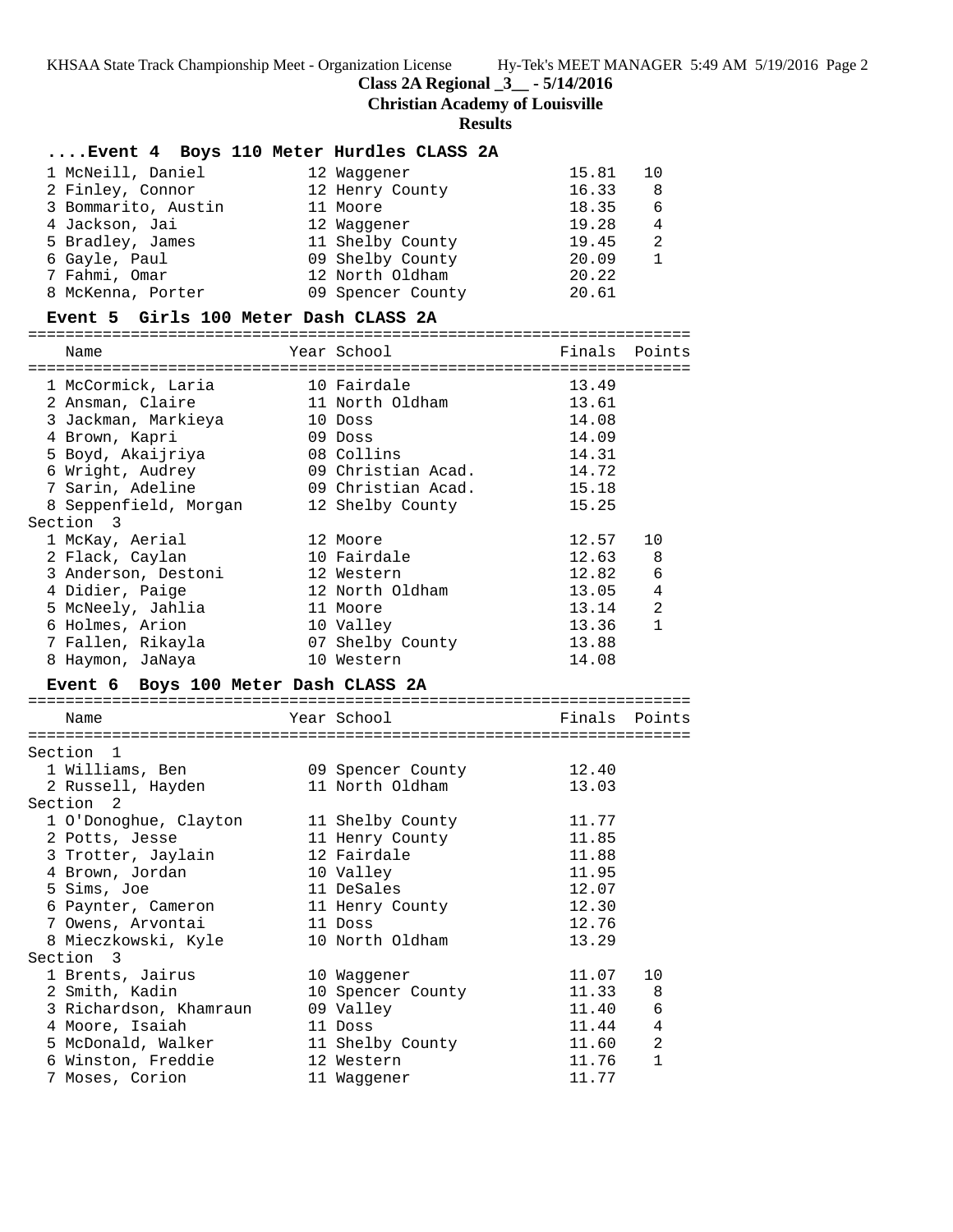**Class 2A Regional \_3\_\_ - 5/14/2016**

**Christian Academy of Louisville**

#### **Results**

**....Event 6 Boys 100 Meter Dash CLASS 2A** 8 Palin, Tanner 11 Christian Acad. 11.89 **Event 7 Girls 4x200 Meter Relay CLASS 2A** ======================================================================= School **Finals** Points ======================================================================= Section 1 1 Western 1:50.11 10 1) Anderson, Destoni 12 2) Samuels, Mia 11 3) Newkirk, Cherylle 10 4) Wakaba, Niara 12 2 North Oldham 1:50.77 8 1) Binzer, Hannah 09 2) Pyle, Bethany 09 3) Klusman, Heather 12 4) Ansman, Claire 11 3 Shelby County 1:51.87 6 1) Haydon, Isabel 10 2) Bailey, Lahryn 10 3) Board, Kyra 08 4) Todd, Madison 12 4 Waggener 1:52.16 4 1) Elliott, Ne'zja 10 2) Meads, Dasja 11 3) Perks, Natilya 12 (4) Reed, Riona 08 5 Christian Academy-Louisville 1:54.72 2 1) Wright, Maya 12 2) Kimbell, Anna 09 3) English, Laura 12 4) Bozell, Jessica 12 6 Valley 1:59.77 1 1) Caballero, Symphony 08 2) Holmes, Arion 10 3) Harris, Kleigh 09 4) Holman, Yazmeen 10 7 Collins 2:01.99 1) Cleary, Hannah 10 2) Boyd, Akaijriya 08 3) King, Kalayiah 08 (4) Graves, Jaden 08 **Event 8 Boys 4x200 Meter Relay CLASS 2A** ======================================================================= School **Finals Points** ======================================================================= 1 Shelby County 1:30.72 10 1) Meredith, Cole 12 2) Davis, Brandon 11 3) Perry, Michael 12 4) McDonald, Walker 11 2 Moore 1:32.81 8 1) Hall, Devon 11 2) Jones, Anthony 09 3) Bommarito, Austin 11 4) McMurray, Jerrick 12 3 Western 1:33.02 6 1) Black, Zay'Quan 10 2) Shannon, Jaelin 10 3) Winston, Freddie 12 (4) Brown, Deshawn 12 4 Waggener 1:35.54 4 1) Clarke, Decontee 12 (2) Moses, Corion 11 3) Davis, Cameron 11 (4) Hill, Jalaam 12 5 North Oldham 1:35.77 2 1) Pitchford, Josh 10 2) Osborn, Adam 12 3) Gardiner, Luke 12 (4) Gillette, Will 12 6 Christian Academy-Louisville 1:35.89 1 1) Reiser, Tanner 10 2) Palin, Tanner 11 3) Johnson, Jared 12 (4) Sams, Charles 09 7 Henry County 1:42.62 1) Doll, Travis 11 2) Spencer, Trevyn 11 3) Malin, Jess 11 4) Taylor, Charles 11 -- Doss DNF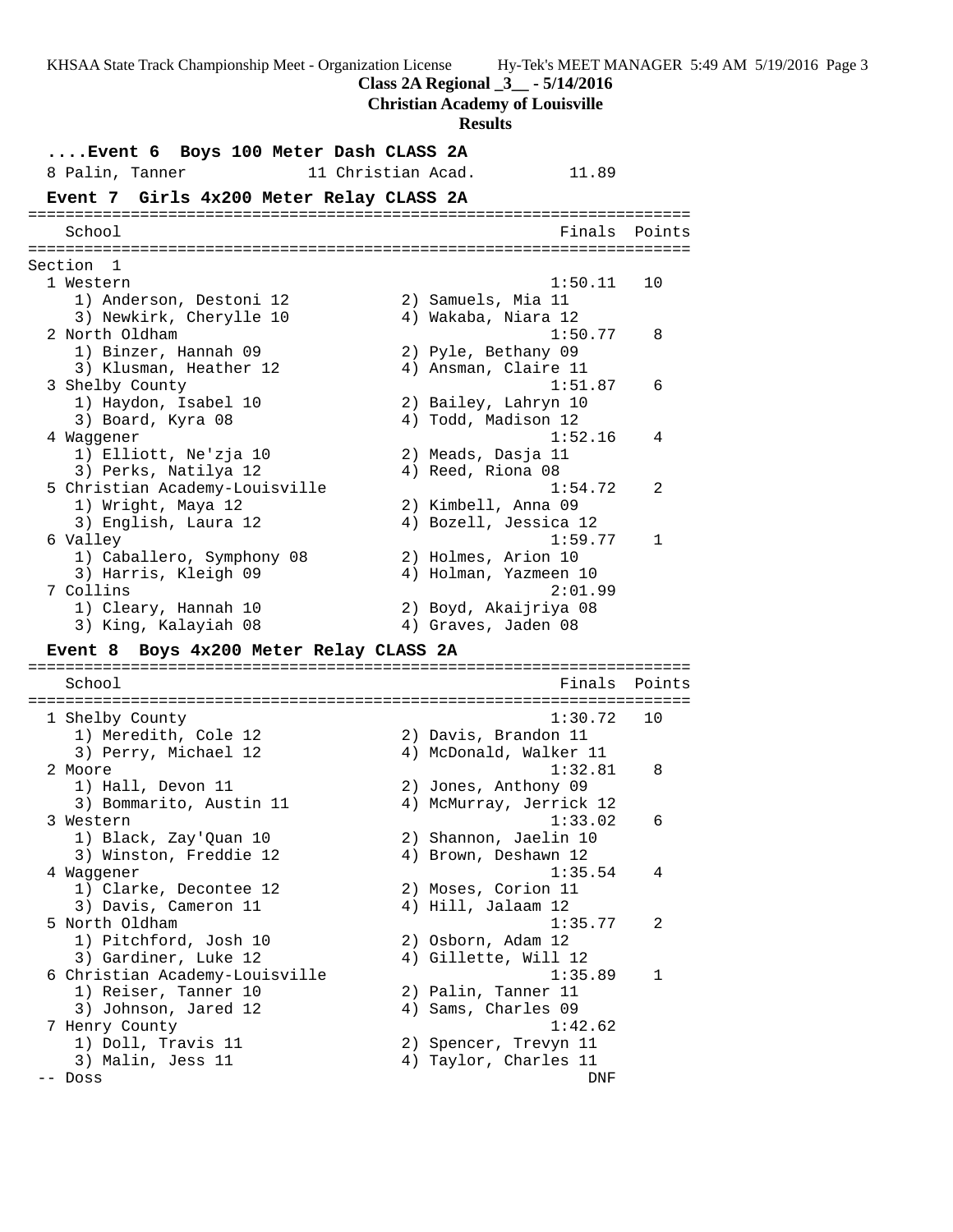**Class 2A Regional \_3\_\_ - 5/14/2016**

#### **Christian Academy of Louisville**

#### **Results**

**....Event 8 Boys 4x200 Meter Relay CLASS 2A**

 1) Moore, Isaiah 11 2) Owens, Arvontai 11 3) Pumphrey, Deshon 10 4) Robertson, Amari 09

#### **Event 9 Girls 1600 Meter Run CLASS 2A**

| Name               | Year School        | Finals Points |     |
|--------------------|--------------------|---------------|-----|
| 1 Edmundson, Erin  | 12 North Oldham    | 5:19.93       | 1 O |
| 2 O'Dea, Madalyn   | 10 Christian Acad. | 5:36.96       | 8   |
| 3 Lynch, Clara     | 11 Christian Acad. | 5:38.77       | 6   |
| 4 Edelen, Abriella | 08 Shelby County   | 6:09.78       | 4   |
| 5 Boucher, Hanako  | 10 Shelby County   | 6:19.05       | 2   |
| 6 Thompson, Jane   | 09 Henry County    | 6:19.06       |     |
| 7 Foster, Libby    | 09 North Oldham    | 6:25.10       |     |
| 8 Amyx, Sydney     | 10 Henry County    | 6:41.35       |     |

#### **Event 10 Boys 1600 Meter Run CLASS 2A**

=======================================================================

| Name                                                                              | Year School                               |         | Finals Points  |
|-----------------------------------------------------------------------------------|-------------------------------------------|---------|----------------|
| 1 Fryman, Trenton                                                                 | 12 North Oldham 4:40.83                   |         | 10             |
| 2 Paverd, Matthew                                                                 | 11 Shelby County                          | 4:41.96 | 8              |
| 3 McClarty, Alex                                                                  | 11 North Oldham                   4:41.97 |         | 6              |
| 4 Ott, Steven                                                                     | 10 Christian Acad. 4:48.27                |         | 4              |
| 5 Bates, Tyler                                                                    | 11 Shelby County                          | 4:56.95 | $\overline{2}$ |
| 6 Hershberger, Jacob                                                              | 12 Collins                                | 5:07.80 | $\mathbf{1}$   |
| 7 Mattingly, Gavin 11 Spencer County 5:12.02                                      |                                           |         |                |
| 8 Williams, Zach 12 Spencer County 5:15.24                                        |                                           |         |                |
| 9 Aldridge, Cameron                                                               | 11 Collins                                | 5:17.46 |                |
| 10 Norris, Ian                                                                    | 10 Fairdale                               | 5:21.81 |                |
| 11 Hazelip, Samuel 10 Christian Acad.                                             |                                           | 5:30.85 |                |
| 12 Diallo, Mamadou                                                                | 08 Waqqener                               | 5:31.90 |                |
| 13 Ridener, Isaac                                                                 | 10 Fairdale                               | 5:33.55 |                |
|                                                                                   |                                           | 5:53.39 |                |
| 15 Lukudu, Rocky                                                                  | 12 Western                                | 6:08.50 |                |
| 16 Love, Salathiel                                                                | 09 Western                                | 6:11.22 |                |
| 17 Higdon, Matthew                                                                | 09 DeSales                                | 6:42.10 |                |
| 18 Brown, Eric                                                                    | 10 Valley                                 | 7:47.42 |                |
| Event 11 Girls 4x100 Meter Relay CLASS 2A<br>------------------------------------ |                                           |         |                |

School **Finals** Points ======================================================================= 1 Doss 55.69 1) Brown, Kapri 09 2) Jackman, Markieya 10 3) Taylor, Tamyra 10 4) Stokes, Zha Cola 10 2 Valley 56.79 1) Caballero, Symphony 08 2) Holmes, Arion 10 3) Harris, Kleigh 09 4) Holman, Yazmeen 10 3 Henry County 58.33 1) Whaley, Maggie 08 2) Finley, Sara 11 denry county<br>1) Whaley, Maggie 08 (2) Finley, Sara 11<br>3) Lankford, Halee 10 (4) Hunter, Abbi 10 Section 2 1 Moore 50.98 10<br>1) McNeely, Jahlia 11 (2) Blue, Sajel 10 1) McNeely, Jahlia 11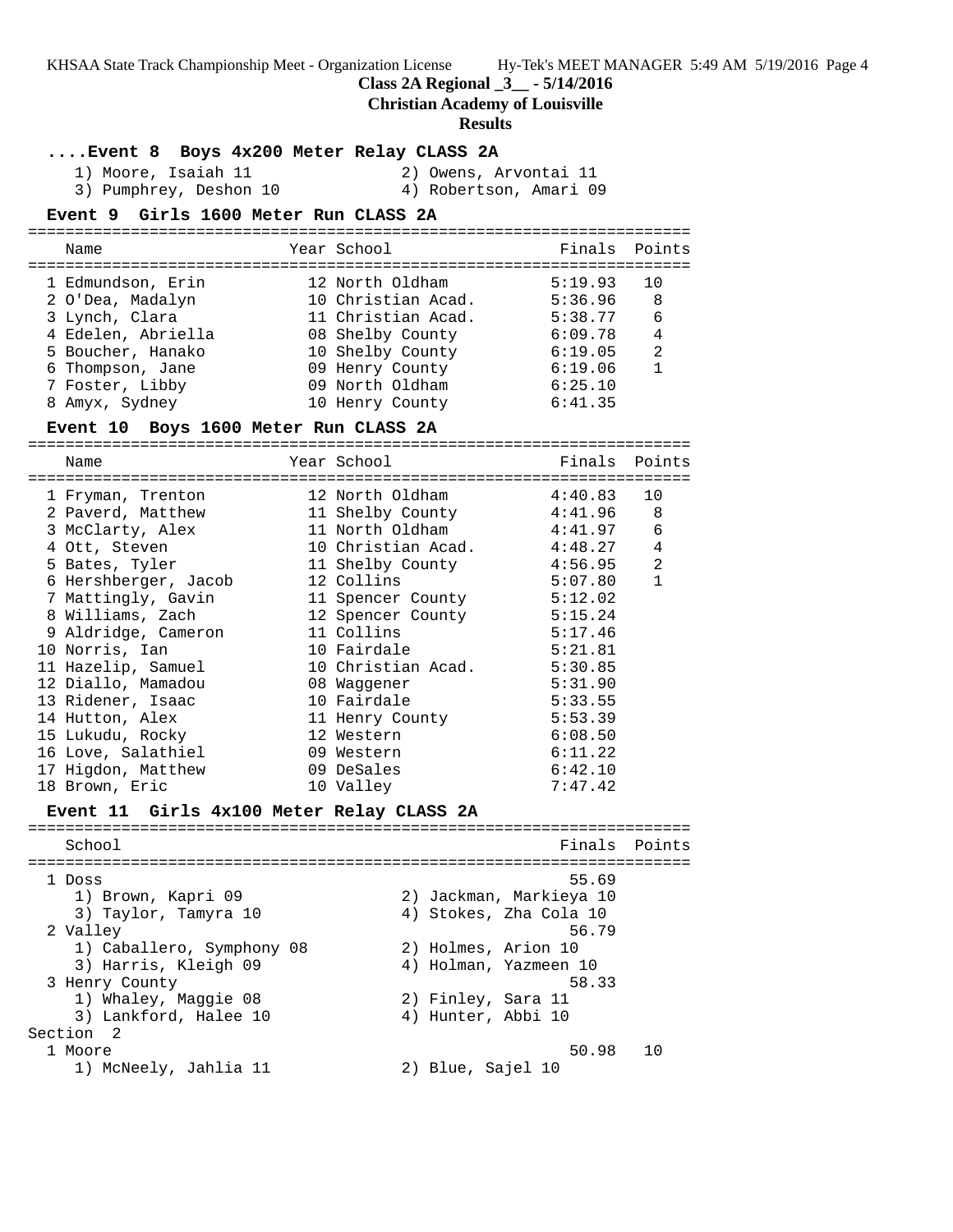#### **Class 2A Regional \_3\_\_ - 5/14/2016**

#### **Christian Academy of Louisville**

#### **Results**

#### **....Event 11 Girls 4x100 Meter Relay CLASS 2A**

3) Gater, Tiesha 10  $\begin{array}{ccc} 4) & McKay, Aerial 12 \\ 2 & North Oldham & 51.70 \\ 8 & 4 & 4 \end{array}$  2 North Oldham 51.70 8 1) Pyle, Bethany 09 2) Klusman, Heather 12 3) Ansman, Claire 11 (4) Didier, Paige 12 3 Western 51.94 6 1) Anderson, Destoni 12 2) Haymon, JaNaya 10 3) Newkirk, Cherylle 10 4) Wakaba, Niara 12 4 Waggener 52.44 4 1) Meads, Dasja 11 2) Elliott, Ne'zja 10 3) Perks, Natilya 12 (4) Reed, Riona 08 5 Fairdale 52.51 2 1) Bowen, Lillian 10 2) Caudill, Tabitha 09 3) Flack, Caylan 10 4) McCormick, Laria 10 6 Shelby County 53.00 1 1) Bailey, Lahryn 10 2) Haydon, Isabel 10 3) Todd, Madison 12 4) Fallen, Rikayla 07 7 Christian Academy-Louisville 56.17 1) Wright, Maya 12 2) Wright, Audrey 09 3) Bozell, Jessica 12 4) Sabbak, Julianna 11 8 Collins 1:00.04 1) Boyd, Akaijriya 08 2) Cleary, Hannah 10 3) King, Kalayiah 08 **4) Graves, Jaden 08 Event 12 Boys 4x100 Meter Relay CLASS 2A** ======================================================================= School **Finals Points** ======================================================================= Section 1 1 Henry County 47.64

Section 2<br>1 Shelby County 1) Meredith, Cole 12 2) Davis, Brandon 11 3) Young, Benjamin 11 4) Brown, Deshawn 12 1) Clarke, Decontee 12 (2) Brents, Jairus 10 3) Moses, Corion 11 (4) Jackson, Jai 12 1) Robertson, Amari 09 2) Moore, Isaiah 11 3) Owens, Arvontai 11  $\qquad \qquad \qquad$  4) Traynor, Terez 09 1) Allen, Treziaun 11 and 2) Harper, BH 11 1) Reiser, Tanner 10 2) Johnson, Jared 12 3) Sams, Charles 09 4) Miller, Jacob 11

 1) Finley, Connor 12 2) Jones, Daniel 12 3) Potts, Jesse 11 4) Paynter, Cameron 11 1 Shelby County 43.94 10 3) Perry, Michael 12 4) McDonald, Walker 11 2 Western 44.83 8 1) Winston, Freddie 12 2) Shannon, Jaelin 10 3 Waggener 45.36 6 4 Doss 45.56 4 5 Moore 46.13 2 1) Traynor, Tenneal 11 2) McMurray, Sincere 10 3) Walker, Montre 11 4) McMurray, Jerrick 12 6 Fairdale 46.42 1 3) Smith, Will 11 4) Trotter, Jaylain 12 7 Christian Academy-Louisville 47.24 8 North Oldham 51.88 1) Boone, Logan 09 2) Russell, Hayden 11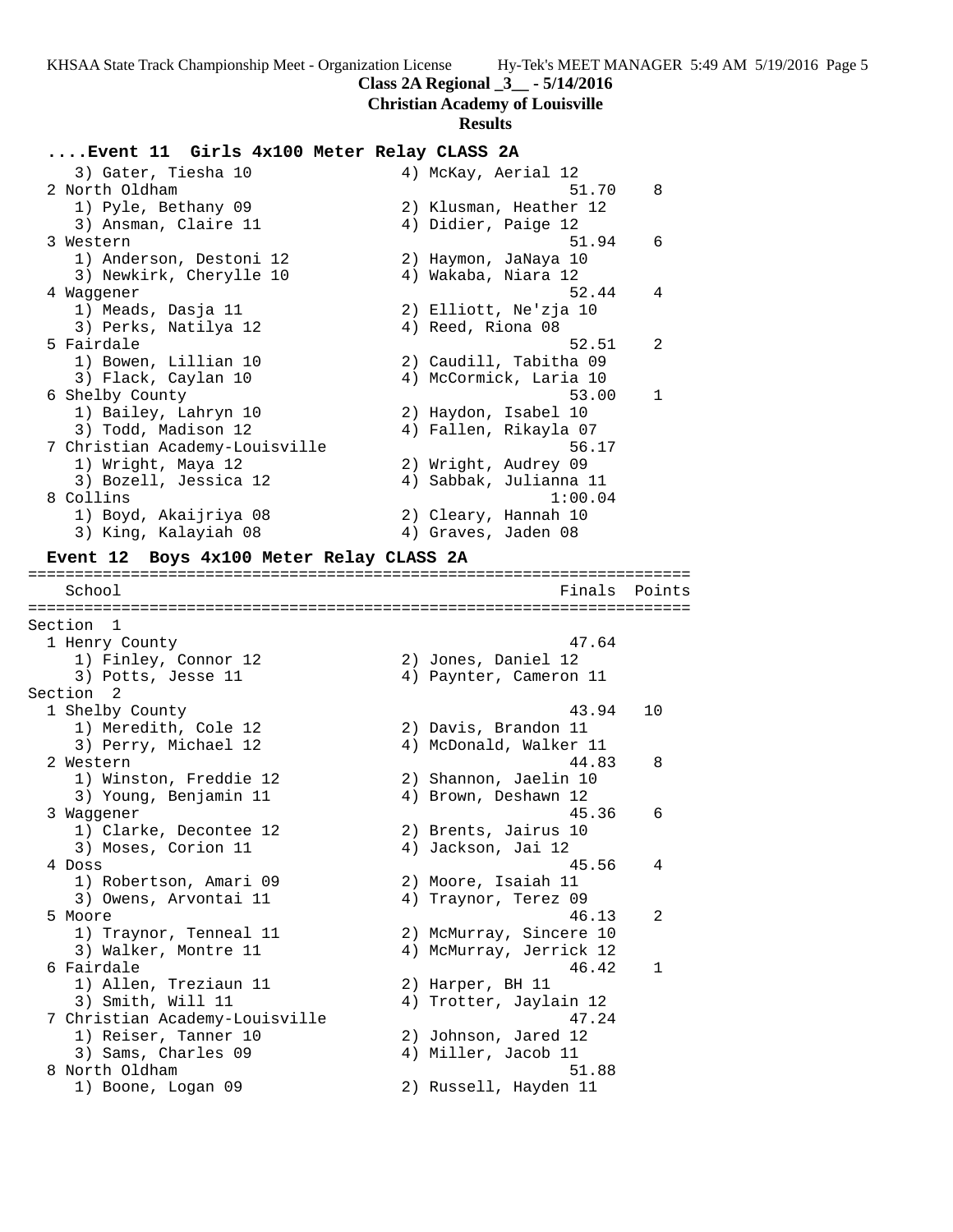**Class 2A Regional \_3\_\_ - 5/14/2016**

#### **Christian Academy of Louisville**

#### **Results**

**....Event 12 Boys 4x100 Meter Relay CLASS 2A** 3) Pitchford, Josh 10 4) Mieczkowski, Kyle 10 **Event 13 Girls 400 Meter Dash CLASS 2A** ======================================================================= Name The Year School The Finals Points ======================================================================= Section 1 1 Morgan, Nisha 08 Western 1:07.67 2 Burke, Carmen 12 Spencer County 1:12.60 3 King, Kalayiah 08 Collins 1:15.00 Section 2 1 Binzer, Hannah 09 North Oldham 1:03.39 10 2 Kimbell, Anna 09 Christian Acad. 1:03.60 8 3 English, Laura 12 Christian Acad. 1:04.92 6 4 Board, Kyra 08 Shelby County 1:05.80 4 5 Snowden, Kristen 11 North Oldham 1:07.19 2 6 Caudill, Tabitha 09 Fairdale 1:07.43 1 7 Winbush, Tatyanna 10 Fairdale 1:11.35 8 Rood, Morgan 11 Shelby County 1:14.18 **Event 14 Boys 400 Meter Dash CLASS 2A** ======================================================================= Name The Year School The Finals Points ======================================================================= Section 1 1 Rawlins, TJ 09 Collins 55.45 2 Jean, Chris 12 Waggener 56.38 3 Adams, Jonathan 10 Doss 57.72 4 Pumphrey, Deon 10 Doss 59.12 5 Taylor, Charles 11 Henry County 1:00.00 6 Mertz, Chris 09 Henry County 1:01.43 Section 2 1 Hall, Devon 11 Moore 51.52 10 2 Gardiner, Luke 12 North Oldham 52.28 8 3 Smith, Kadin 10 Spencer County 52.44 6 4 Davis, Brandon 11 Shelby County 54.26 4 5 Jones, Anthony 09 Moore 54.83 2 6 Brown, Luke 12 Shelby County 54.85 1 7 Hill, Jalaam 12 Waggener 55.47 8 Warner, Casey 12 Collins 55.92 **Event 15 Girls 300 Meter Hurdles CLASS 2A** ======================================================================= Name The Year School Team Points Points ======================================================================= 1 Pyle, Bethany 09 North Oldham 52.09 10 2 Board, Jenna 08 Shelby County 54.83 8 3 Lossin, Sophie 09 North Oldham 56.17 6

 4 Sabbak, Julianna 11 Christian Acad. 57.20 4 5 Dale, Claire 11 Shelby County 1:01.40 2 -- Brown, Kapri 09 Doss DNF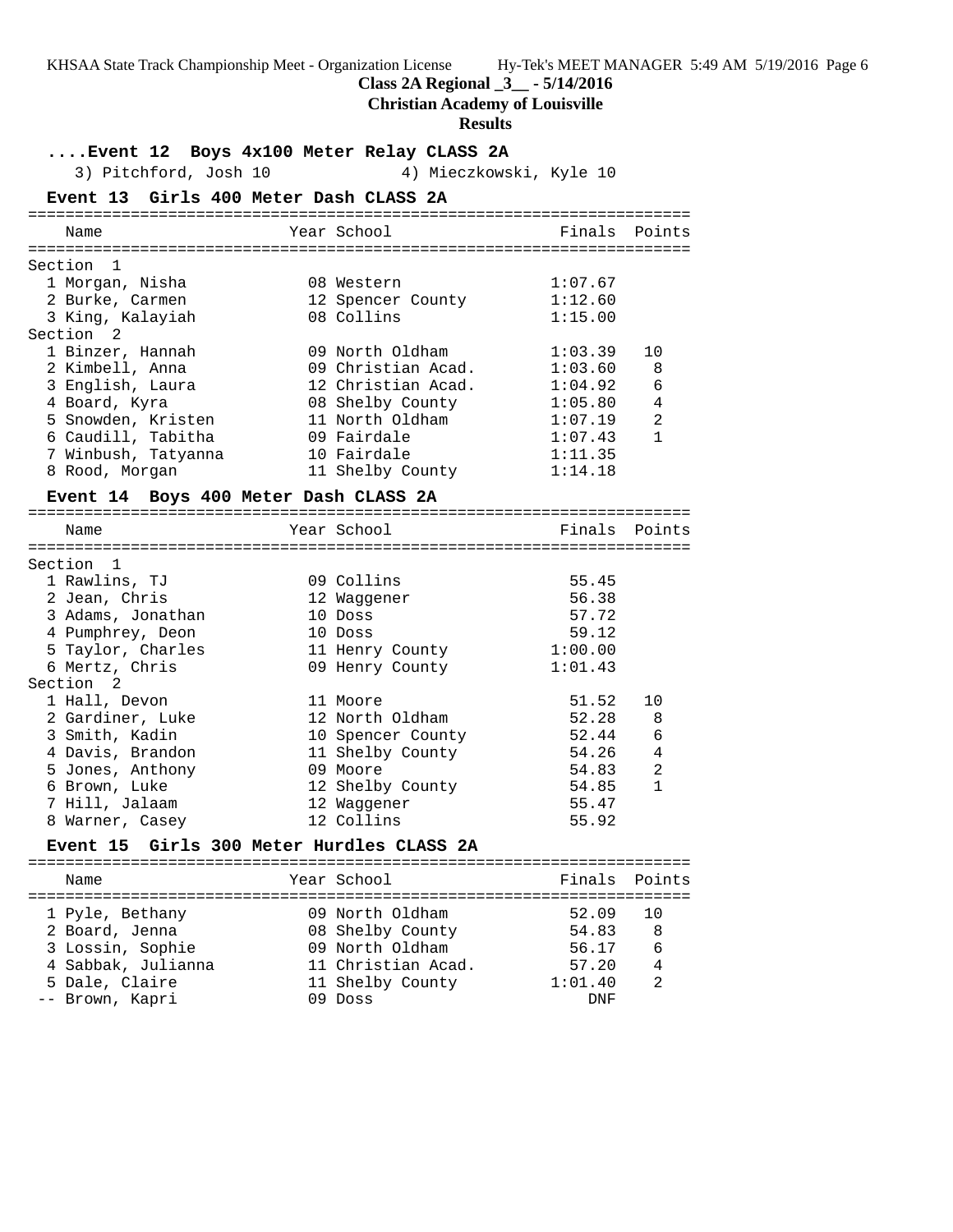## **Class 2A Regional \_3\_\_ - 5/14/2016**

# **Christian Academy of Louisville**

### **Results**

**Event 16 Boys 300 Meter Hurdles CLASS 2A**

| ============                          |                    |         |                |
|---------------------------------------|--------------------|---------|----------------|
| Name                                  | Year School        | Finals  | Points         |
| Section<br>-1                         |                    |         |                |
| 1 Beard, Mason                        | 10 North Oldham    | 48.96   |                |
| 2 McKenna, Porter                     | 09 Spencer County  | 50.07   |                |
| 3 Wakaba, David                       | 12 Western         | 51.18   |                |
| 4 Sams, Charles                       | 09 Christian Acad. | 52.55   |                |
| 5 Bozell, John                        | 10 Christian Acad. | 54.29   |                |
| Section <sub>2</sub>                  |                    |         |                |
| 1 McNeill, Daniel                     | 12 Waggener        | 42.95   | 10             |
| 2 Jackson, Jai                        | 12 Waggener        | 43.68   | 8              |
| 3 Bommarito, Austin                   | 11 Moore           | 44.31   | 6              |
|                                       | 10 Western         | 45.27   | 4              |
| 4 Davis, Treshawn                     |                    |         | 2              |
| 5 Williams, Ben                       | 09 Spencer County  | 45.79   | $\mathbf{1}$   |
| 6 Gayle, Paul                         | 09 Shelby County   | 46.97   |                |
| 7 Bradley, James                      | 11 Shelby County   | 47.67   |                |
| 8 Fahmi, Omar                         | 12 North Oldham    | 49.03   |                |
| Event 17 Girls 800 Meter Run CLASS 2A |                    |         |                |
|                                       |                    |         |                |
| Name                                  | Year School        | Finals  | Points         |
| Section 1                             |                    |         |                |
| 1 Edmundson, Erin                     | 12 North Oldham    | 2:16.88 | 10             |
| 2 O'Dea, Madalyn                      | 10 Christian Acad. | 2:23.63 | 8              |
| 3 Costelle, Anna                      | 10 North Oldham    | 2:28.22 | 6              |
| 4 Hollingsworth, Sarah                | 11 Shelby County   | 2:40.65 | 4              |
| 5 Chastain, Sarah                     | 11 Christian Acad. | 2:46.68 | $\overline{a}$ |
| 6 Gayle, Jillian                      | 11 Shelby County   | 2:54.24 | $\mathbf{1}$   |
| 7 Amyx, Sydney                        | 10 Henry County    | 3:04.67 |                |
| Event 18 Boys 800 Meter Run CLASS 2A  |                    |         |                |
|                                       |                    |         |                |
| Name                                  | Year School        | Finals  | Points         |
| 1 Fryman, Trenton                     | 12 North Oldham    | 2:00.31 | 10             |
| 2 Gillette, Will                      | 12 North Oldham    | 2:01.29 | 8              |
| 3 Ewing, Michael                      | 12 Shelby County   | 2:10.89 | 6              |
| 4 Bosco, Stephen                      | 12 Shelby County   | 2:14.53 | $\overline{4}$ |
| 5 Bruce, Antone                       | $09$ Doss          | 2:14.58 | $\overline{a}$ |
| 6 Enyeart, Jack-Harold                | 10 Christian Acad. | 2:14.92 | $\mathbf{1}$   |
| 7 Spencer, Griffin                    | 07 Henry County    | 2:16.12 |                |
|                                       |                    |         |                |
| 8 Hershberger, Jacob                  | 12 Collins         | 2:16.93 |                |
| 9 Wafford, Joel                       | 11 Spencer County  | 2:18.61 |                |
| 10 Lyles, Cole                        | 10 Collins         | 2:20.90 |                |
| 11 Adams, Cordell                     | 10 Waggener        | 2:23.92 |                |
| 12 Henry, Paul                        | 11 Moore           | 2:28.19 |                |
| 13 Miller, Jacob                      | 11 Christian Acad. | 2:32.56 |                |
| 13 Dickerson, Shawn                   | 11 Spencer County  | 2:32.56 |                |
| 15 Peden, Alaric                      | 12 Waggener        | 2:54.18 |                |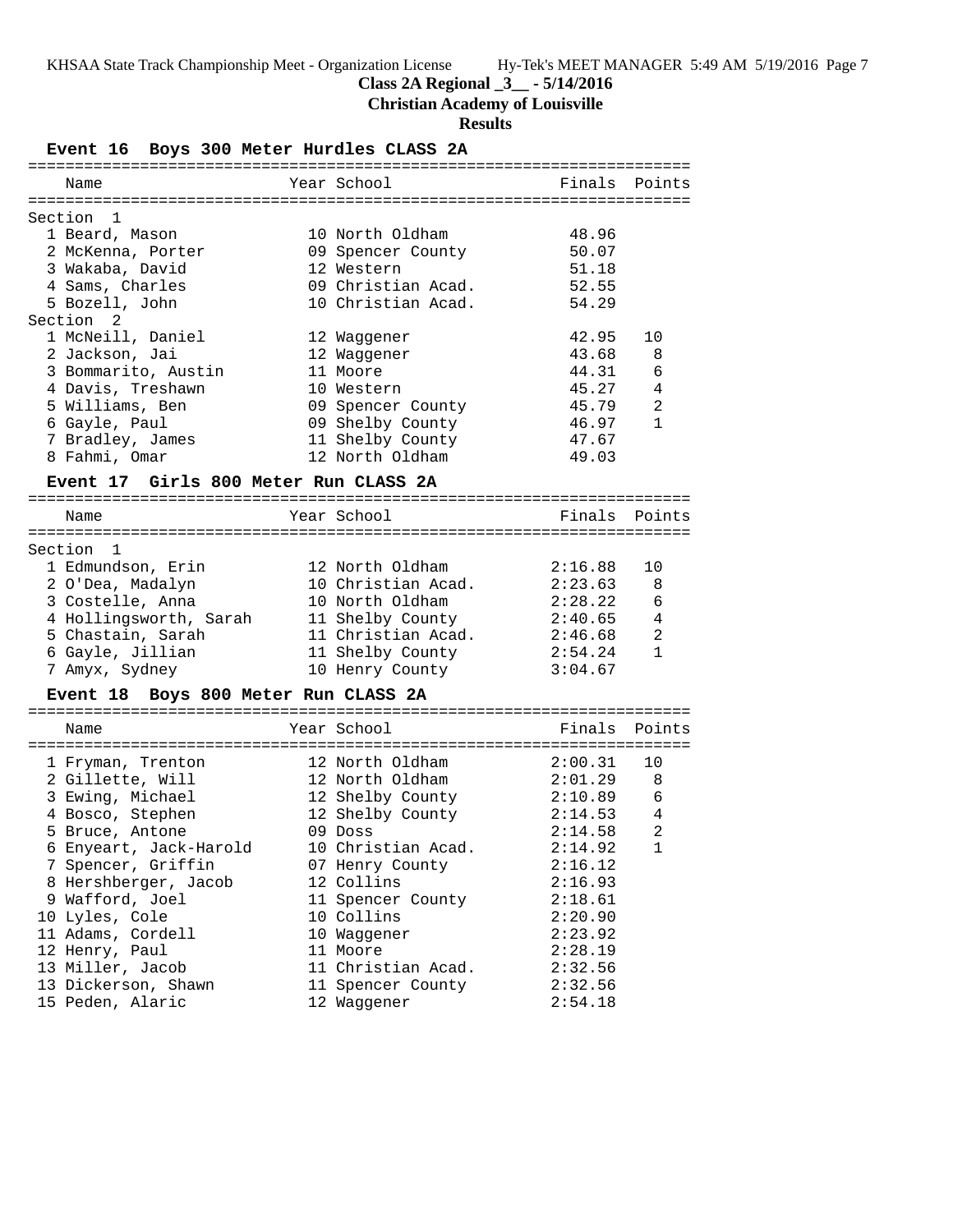# **Class 2A Regional \_3\_\_ - 5/14/2016**

**Christian Academy of Louisville**

## **Results**

### **Event 19 Girls 200 Meter Dash CLASS 2A**

| Name                                             | Year School        | Finals | Points         |
|--------------------------------------------------|--------------------|--------|----------------|
| 1 McCormick, Laria                               | 10 Fairdale        | 28.48  |                |
| 2 Fallen, Rikayla                                | 07 Shelby County   | 28.91  |                |
| 3 Boyd, Akaijriya                                | 08 Collins         | 29.47  |                |
| 4 Jackman, Markieya                              | 10 Doss            | 29.83  |                |
| 5 Sabbak, Julianna                               | 11 Christian Acad. | 31.18  |                |
| 6 Stokes, Zha Cola                               | 10 Doss            | 31.87  |                |
| Section 2                                        |                    |        |                |
| 1 McKay, Aerial                                  | 12 Moore           | 25.83  | 10             |
| 2 Anderson, Destoni                              | 12 Western         | 26.39  | 8              |
| 3 Flack, Caylan                                  | 10 Fairdale        | 27.01  | 6              |
| 4 Holmes, Arion                                  | 10 Valley          | 27.09  | 4              |
| 5 Haydon, Isabel                                 | 10 Shelby County   | 27.68  | $\overline{2}$ |
| 6 Gater, Tiesha                                  | 10 Moore           | 27.75  | $\mathbf{1}$   |
|                                                  | 12 Christian Acad. |        |                |
| 7 Wright, Maya                                   |                    | 28.56  |                |
| 8 Ansman, Claire                                 | 11 North Oldham    | 28.89  |                |
| Event 20 Boys 200 Meter Dash CLASS 2A            |                    |        |                |
| Name                                             | Year School        | Finals | Points         |
|                                                  |                    |        |                |
| Section 1                                        |                    |        |                |
| 1 Newhouse, Connor                               | 09 North Oldham    | 23.78  |                |
| 2 Osborn, Adam                                   | 12 North Oldham    | 23.96  |                |
| 3 Reiser, Tanner                                 | 10 Christian Acad. | 25.24  |                |
| Section <sub>2</sub>                             |                    |        |                |
| 1 Moore, Isaiah                                  | 11 Doss            | 23.79  |                |
| 2 Warner, Casey                                  | 12 Collins         | 23.97  |                |
|                                                  |                    | 24.20  |                |
| 3 Stone, Kyrien                                  | 11 Shelby County   |        |                |
| 4 Owens, Arvontai                                | 11 Doss            | 24.95  |                |
| 5 Brown, Jordan<br>Section 3                     | 10 Valley          | 25.56  |                |
| 1 Brents, Jairus                                 |                    | 22.44  | 10             |
|                                                  | 10 Waggener        |        |                |
| 2 Richardson, Khamraun                           | 09 Valley          | 22.91  | 8              |
| 3 Hill, Jalaam                                   | 12 Waggener        | 23.21  | 6              |
| 4 McDonald, Walker                               | 11 Shelby County   | 23.22  | 4              |
| 5 Winston, Freddie                               | 12 Western         | 23.34  | 2              |
| 6 McMurray, Jerrick                              | 12 Moore           | 23.55  | $\mathbf{1}$   |
| 7 Smith, Kadin                                   | 10 Spencer County  | 23.99  |                |
| 8 Montgomery, Luke                               | 11 Christian Acad. | 24.98  |                |
| Girls 3200 Meter Run CLASS 2A<br><b>Event 21</b> |                    |        |                |
|                                                  |                    |        |                |
| Name                                             | Year School        | Finals | Points         |

| Section 1          |                    |                          |
|--------------------|--------------------|--------------------------|
| 1 Lynch, Clara     | 11 Christian Acad. | 12:19.34<br>1 O          |
| 2 Ensor, Adelaide  | 10 Christian Acad. | 12:28.80<br>8            |
| 3 Roberts, Caitlyn | 12 North Oldham    | 12:55.55<br>6            |
| 4 Bush, Lindsey    | 09 Spencer County  | 13:11.27                 |
| 5 Edelen, Abriella | 08 Shelby County   | 13:23.59<br>2            |
| 6 Weidmar, Lucy    | 10 North Oldham    | 13:25.86<br>$\mathbf{1}$ |
| 7 Gayle, Suzanne   | 11 Shelby County   | 14:10.31                 |
|                    |                    |                          |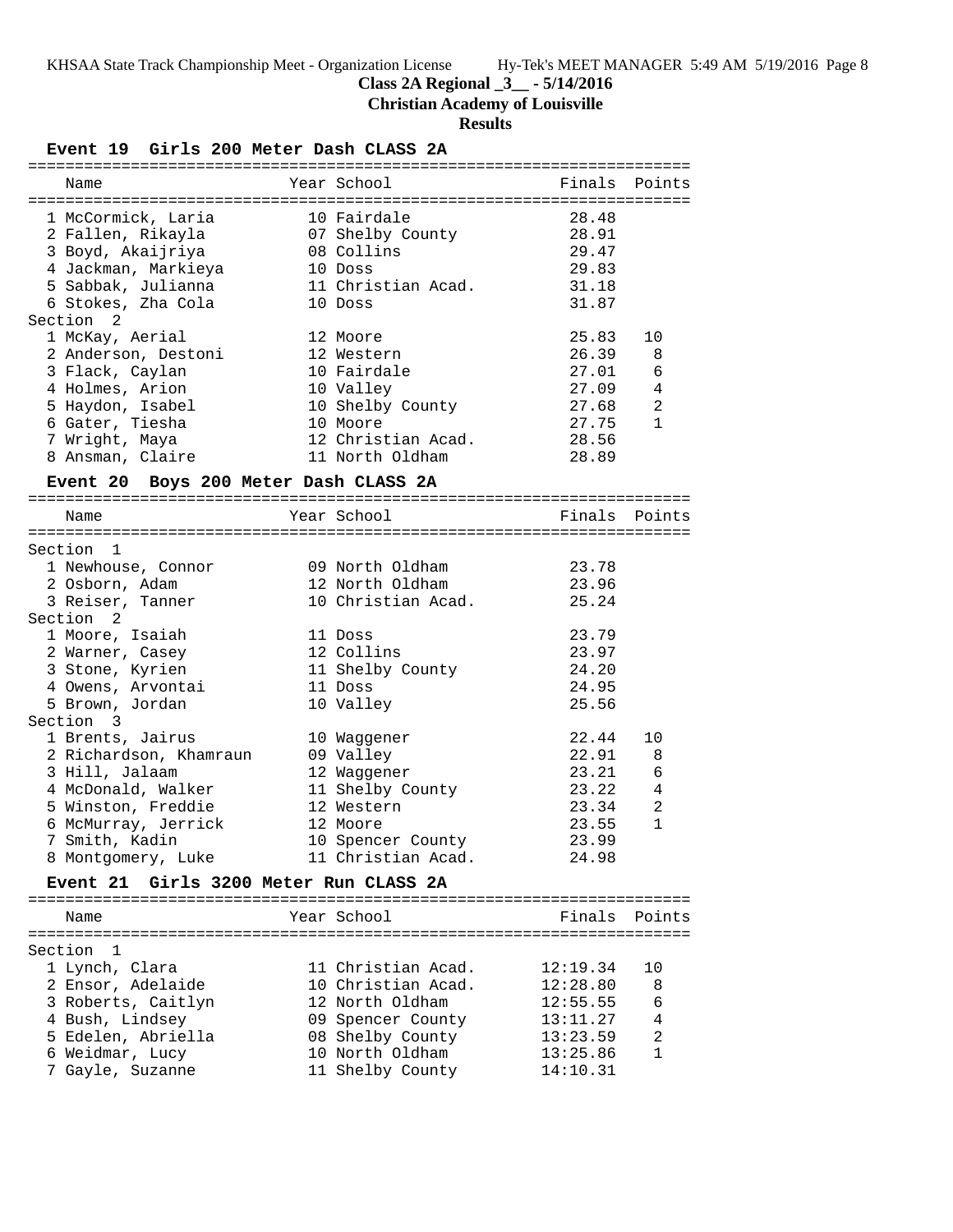**Class 2A Regional \_3\_\_ - 5/14/2016**

**Christian Academy of Louisville**

#### **Results**

### **Event 22 Boys 3200 Meter Run CLASS 2A** ======================================================================= Name Year School ======================================================================= 1 Fryman, Trenton 12 North Oldham 9:30.84 10 2 Kay-Anthony, Aaron 12 North Oldham 9:59.31 8 3 Jacobs, David 11 Shelby County 10:01.16 6 4 Paverd, Matthew 11 Shelby County 10:23.97 4 5 Ott, Steven 10 Christian Acad. 10:26.52 2 6 Wethington, Hunter 08 Spencer County 10:47.28 1 7 Detrich, Hunter 11 Spencer County 11:30.35 8 Higgott, Jake 10 Collins 12:06.25 9 Diallo, Mamadou 08 Waggener 12:24.80 10 Diaz, Damon 11 Fairdale 12:29.76 **Event 23 Girls 4x400 Meter Relay CLASS 2A** ======================================================================= School **Finals Points** ======================================================================= 1 North Oldham 4:12.93 10 1) Binzer, Hannah 09 2) Pyle, Bethany 09 3) Costelle, Anna 10 4) Edmundson, Erin 12 2 Christian Academy-Louisville 4:17.39 8 1) O'Dea, Madalyn 10 2) Lynch, Clara 11 3) Kimbell, Anna 09 1988 - 4 Menglish, Laura 12 3 Shelby County 4:20.16 6 1) Bailey, Lahryn 10 2) Board, Kyra 08 3) Haydon, Isabel 10 4) Hollingsworth, Sarah 11 4 Western 4:48.51 4 1) Wakaba, Niara 12 2) Griffin, Makya 10 3) Newkirk, Cherylle 10 4) Morgan, Nisha 08 **Event 24 Boys 4x400 Meter Relay CLASS 2A** ======================================================================= School Finals Points ======================================================================= 1 Shelby County 3:31.5h 10 1) Brown, Luke 12 2) Davis, Brandon 11 3) Mantilla, Devon 12 (4) Meredith, Cole 12 2 North Oldham 3:31.9h 8 1) McClarty, Alex 11 2) Gardiner, Luke 12 3) Gillette, Will 12 4) Newhouse, Connor 09 3 Western 3:42.6h 6 1) Black, Zay'Quan 10 2) Wakaba, David 12 3) Ferrell, Genario 12 4) Young, Benjamin 11 4 Spencer County 3:42.9h 4 1) Williams, Zach 12 2) Williams, Ben 09 3) Smith, Kadin 10 4) McClain, Riley 12 5 Christian Academy-Louisville 3:44.6h 2 1) Palin, Tanner 11 2) Johnson, Jared 12 3) Miller, Jacob 11 (4) Ott, Steven 10 1) Palin, Tanner 11<br>
3) Miller, Jacob 11<br>
6 Doss<br>
3:50.4h 1 1) Adams, Jonathan 10 2) Pumphrey, Deon 10<br>3) Pumphrey, Deshon 10 4) Bruce, Antone 09 1) Adams, Jonathan 10 (2) Pumphrey, Deon 10<br>3) Pumphrey, Deshon 10 (4) Bruce, Antone 09<br>7 Waggener (3:52.9h 7 Waggener 3:52.9h 1) Jean, Chris 12 2) Davis, Cameron 11 3) Moses, Corion 11 (4) Jackson, Jai 12